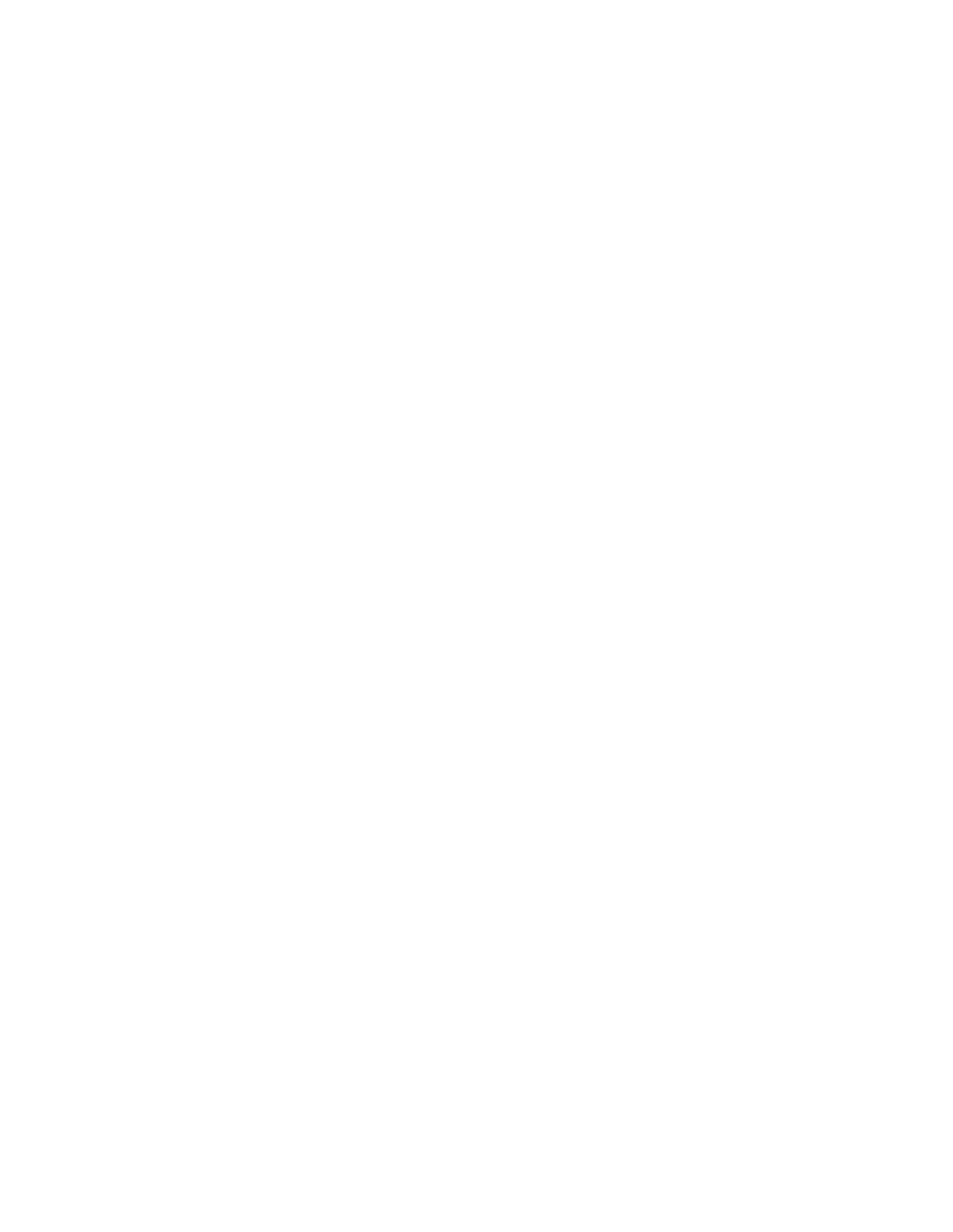# **Statement by Mr Christian Lindner Minister of Finance of the Federal Republic of Germany to the International Monetary and Financial Committee Washington, April 21, 2022**

Germany strongly condemns Russia's unprovoked and unjustifiable war of choice against Ukraine, which is a blatant violation of the fundamental principles of international peace and security and a breach of international law. President Putin, his government and supporters, and the enabling Belarusian regime, bear full responsibility for the social and economic consequences of the imposed sanctions. Germany will continue to work very closely with our international partners to support Ukraine directly and implement far-reaching sanctions on Russia and its accomplice Belarus. The Russian economy and its financing capacity have already been hit hard through sanctions.

# **I. Global economy and financial markets**

# *Global economy, Europe and Germany*

The earlier positive outlook for the global economic recovery is now subject to significant downside risks, notwithstanding the return to pre-crisis output levels in many economies following the pandemic. Russia's war against Ukraine has major repercussions across many parts of the global economy, pushing up already elevated prices in commodity and notably energy markets, as well as putting pressure on food prices and supply chains. The war also weighs on business and consumer confidence by increasing uncertainty and will lead to some restructuring of trade relationships. At the same time, pandemic risks persist; keeping the pandemic in check globally remains critical for the recovery. These challenges to the global outlook require a targeted recalibration of monetary and fiscal policy. The overall path to post-pandemic fiscal normalisation needs to be maintained with a view to rebuilding buffers in the medium term. Amidst elevated debt levels and divergent recovery paths across economies, some low- and middle-income countries are particularly vulnerable to higher prices for critical food and energy imports as well as to spill-overs from an eventual global monetary tightening. As a result, continued support to low-income countries from the global community remains key in this phase of the recovery.

The fundamentals of the EU and the Euro Area economy are strong. Therefore, while the economic impact of Russia's attack, especially higher energy prices and thus inflation, will add to risks stemming from ongoing supply chain problems, we still expect positive growth. For the German economy, leading economic research institutes and the German Council of Experts have revised their forecasts for GDP growth downwards (now in the range of 1.8 % to 3.1 %) and upwards for inflation (now in the range of 4.8 % to 6.1 %) for the current year.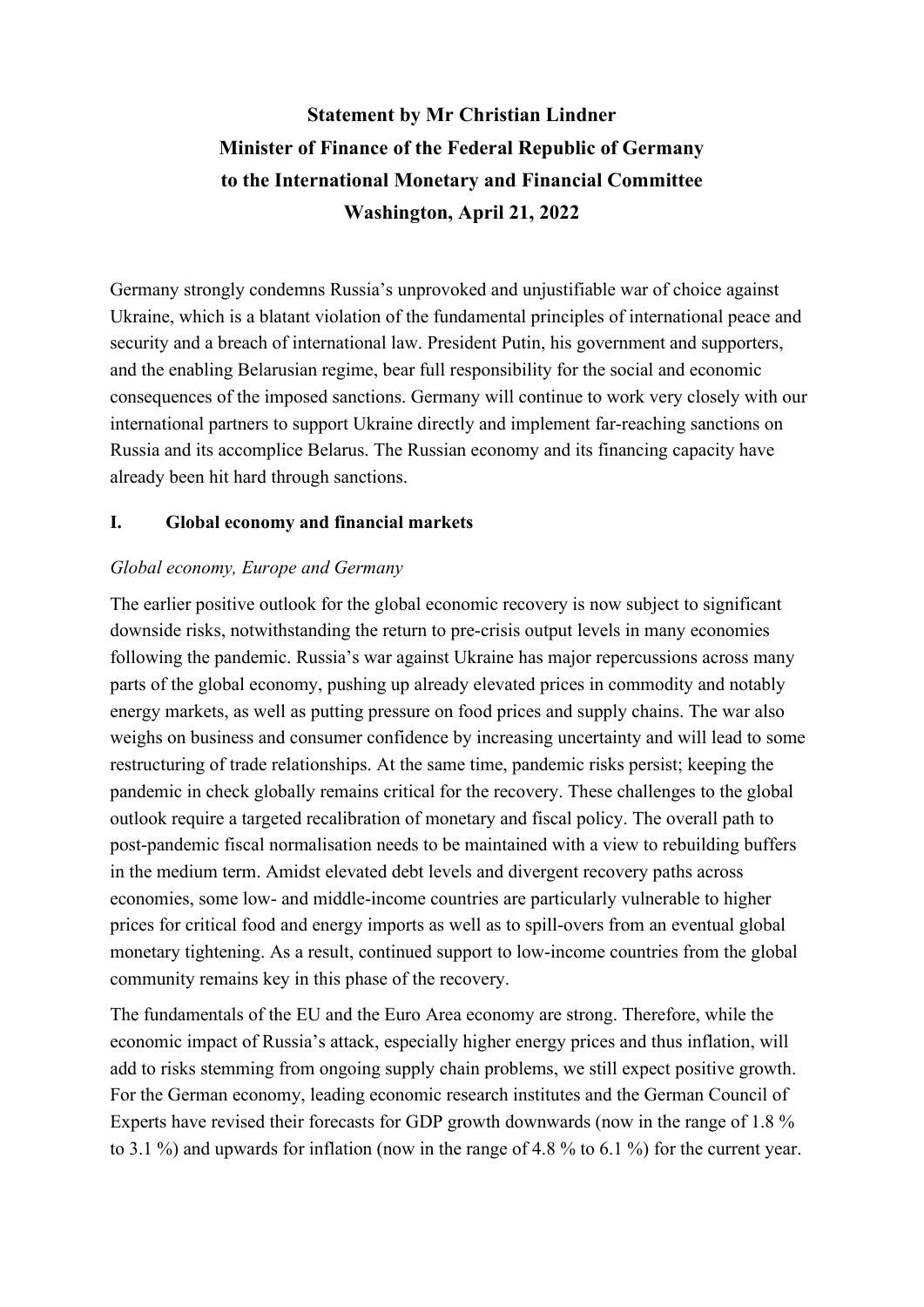All forecasts are subject to very high uncertainty. The federal government will publish its spring projection at the end of April.

The unprecedented Covid-19 pandemic has not yet been fully overcome, and Russia's war plunges the world directly into the next crisis. This calls for swift and bold action. Germany's fiscal policy focuses on three major priorities:

### *i. Tackling price pressures, building resilient public finances*

The war and the associated supply chain problems intensify the problem of already high inflation, in particular through rising energy prices in Europe. High and volatile inflation threatens economic growth and weakens innovation. It also jeopardizes social cohesion, because low-income households and small and medium-sized enterprises are affected far more than others. This requires fiscal support. Supporting economic growth remains our priority in the short term. At the same time, it is paramount that public finances remain resilient and sustainable. This will require leaving the fiscal expansion mode and consolidate public finances as soon as possible while creating an environment conducive to "green" private sector development and job creation. In Germany, from 2023 onwards, we will limit net borrowing to the scope provided by the debt brake under constitutional law. In a similar vein, sustainable public finances in all EU member states are a cornerstone to ensure effective economic and fiscal policy. We are convinced that the best way to counteract a risk of stagflation is to increase productivity and production capacities and tackle supply chain disruptions, which would support higher economic growth and at the same time help to reduce pressure on prices.

#### *ii. Action against the climate crisis and faster energy transition*

The current situation demonstrates how dependency on Russian oil and gas, both in Germany and in other European countries, makes our economies vulnerable in times of crisis. We need to urgently reduce the dependency on Russian fossil fuels which offers also the opportunity to join all our forces and act resolutely against the climate crisis. We have to increase and speed up the production of renewable energy through large-scale investments in wind and solar power. Targeted public investment stimuli to unleash transformative private investment are even more important than before. Our climate action today will reduce climate adaptation costs as well as permanent losses and damages caused by higher temperatures in the future. We are determined to further incentivize the green transition via appropriate tools and we are convinced that carbon pricing remains the most efficient tool on the path towards achieving climate goals.

Effectiveness, efficiency and social acceptance are key aspects of the German climate policy. All revenues resulting from the newly introduced fuel emissions trading in the transport and heating sectors (non-ETS sector) will be returned in full to citizens and companies via the Energy and Climate Fund. In addition, vulnerable households receive support to counteract higher prices, for example by increased housing allowances.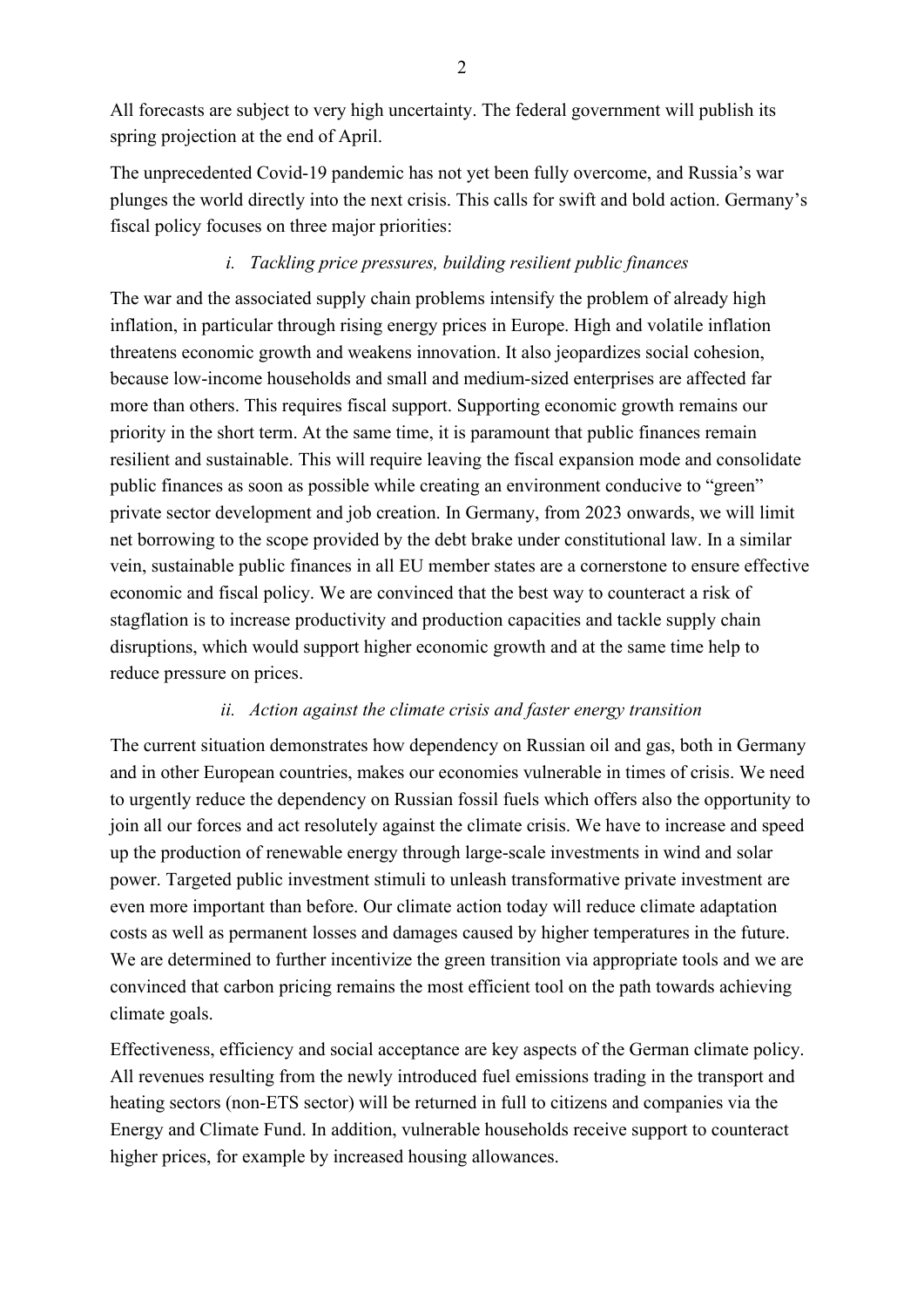#### *iii. Building resilience against the pandemic*

The pandemic is far from being over, as many countries still fight high infection rates. The recent tidal wave of COVID-19 infections driven by the Omicron variant has shown that no one is safe until everyone is safe. Ending the pandemic will only be achieved through sustainable and adequate funding of the ACT Accelerator in 2022. Therefore, Germany announced another 1.5 billion USD for ACT-A in March 2022, adding to its contribution of 2.6 billion USD in 2020/ 21. This makes Germany the second biggest contributor. We call for continued and strong contributions by the international community to the ACT-Accelerator.

#### *Global cooperation*

The challenges that Germany and Europa are facing – supply chain problems, diversification away from fossil fuels, and overcoming the pandemic - are ultimately global challenges and we need to address them together in the spirit of international cooperation and solidarity for peace and prosperity. Side by side with our partners in the G7 and beyond, we remain steadfast in our commitment to ensure strong support for Ukraine in meeting its immediate needs and rebuilding its future.

To drive forward the global fight against climate change effectively, the German G7 presidency promotes the establishment of an international, open and inclusive climate club. The overarching aim is to increase global climate ambition and accelerate the implementation of the Paris agreement by aligning ambitious climate policies and ensuring a level playing field that prevents competitive distortions and carbon leakage. The eminence of this has been yet again reinforced by the latest IPCC report.

To fight the pandemic, the German G7 presidency suggests to continue strengthening logistical aspects of vaccine absorption in recipient countries, as well as enhancing vaccine and therapeutics production in the global south.

#### **Financial markets**

With the onset of Russia's war against Ukraine, volatility on financial markets increased significantly, but has recently abated somewhat. Importantly, western financial markets have functioned smoothly throughout. The current environment is characterised by high inflation, normalisation of monetary policy, and tightening global financial conditions. This could lead to the materialisation of risks related to the sovereign-bank-nexus in some countries. Accordingly, we support the Global Financial Stability Report's recommendation that advanced and emerging market economies should consider introducing measures aimed at reducing incentives for banks to hold excessive sovereign debt.

Germany is monitoring the financial cycle closely. Macroprudential capital buffers of banks have been raised to preventively address potential risks to financial stability which have further built up during the pandemic. Overall, the German financial sector is well capitalized.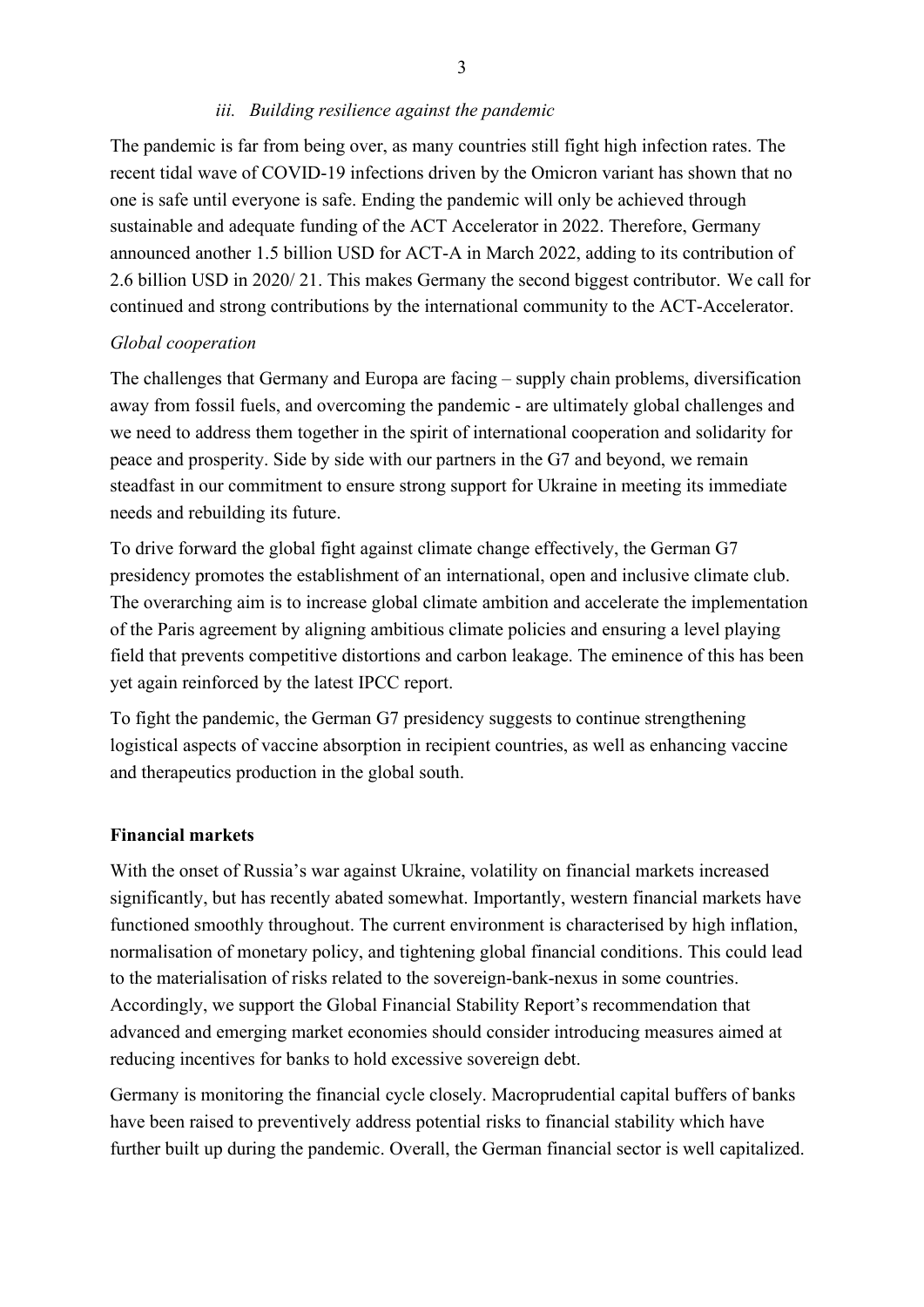Nonetheless, Germany remains vigilant to further macro-economic developments and potential impacts on financial stability.

#### **II. International financial architecture and IMF policies**

The past two years have seen extraordinarily high levels of financial assistance committed and disbursed by the Fund to help member countries cope with the effects of the global pandemic. Looking ahead, above average lending is expected to continue, also in light of the effects of Russia's war against Ukraine and its spillovers including on energy, food, and commodity prices. At the same time, there is an urgent need to address significant structural challenges, including rising debt vulnerabilities, in many countries and it will therefore remain essential to continue the ongoing transition from IMF emergency lending towards regular Fund-supported programs.

Especially in times of economic turmoil and members' increased needs for financial support, it remains crucial to ensure the IMF's financial integrity and its ability to act and to preserve the Fund's unique financing mechanism. This requires strengthening the "seal of approval" of its adjustment programs and their catalytic function. Properly implementing lending standards and safeguards is key to keep rising credit and other financial risks in check. In this regard, we also emphasize the importance of an appropriate level of Precautionary Balances to protect the Fund's balance sheet.

We continue to attach the highest importance to ensuring that financial assistance provided by the Fund is used for its intended purpose. Good financial governance and combatting corruption are macro-critical and essential for the IMF to carry out its lending function in an effective manner, benefitting those in need and safeguarding the Fund's resources. Our contribution to the Fund's Crisis Capacity Development Initiative supports this priority area.

As an envisaged complement to the current IMF toolkit, the newly established Resilience and Sustainability Trust (RST) with its Resilience and Sustainability Facility (RSF) should have a strong focus on key structural issues in the context of climate change and pandemic preparedness. While the RST can play a significant role, the bulk of financing to pursue these objectives will necessarily have to be provided by other institutions and donors. We deem it important that the various safeguards to mitigate credit and liquidity risk for RST resources will be implemented fully.

A clear delineation of tasks between the Fund and other IFIs, while strategically collaborating based on their relative mandates and comparative advantages, avoids duplication of work and is especially important regarding the rapidly evolving emerging issues (climate, digital money, fragile and conflict-affected states, inclusion & gender). We welcome the Fund's recently endorsed strategies for integrating macro-critical aspects of emerging issues into its areas of expertise as well as its ongoing work to further deepen its macrofinancial surveillance. On the Fund's Strategy for fragile and conflict-affected states (FCS), we see the Fund's most important contribution in providing targeted policy advice and enhancing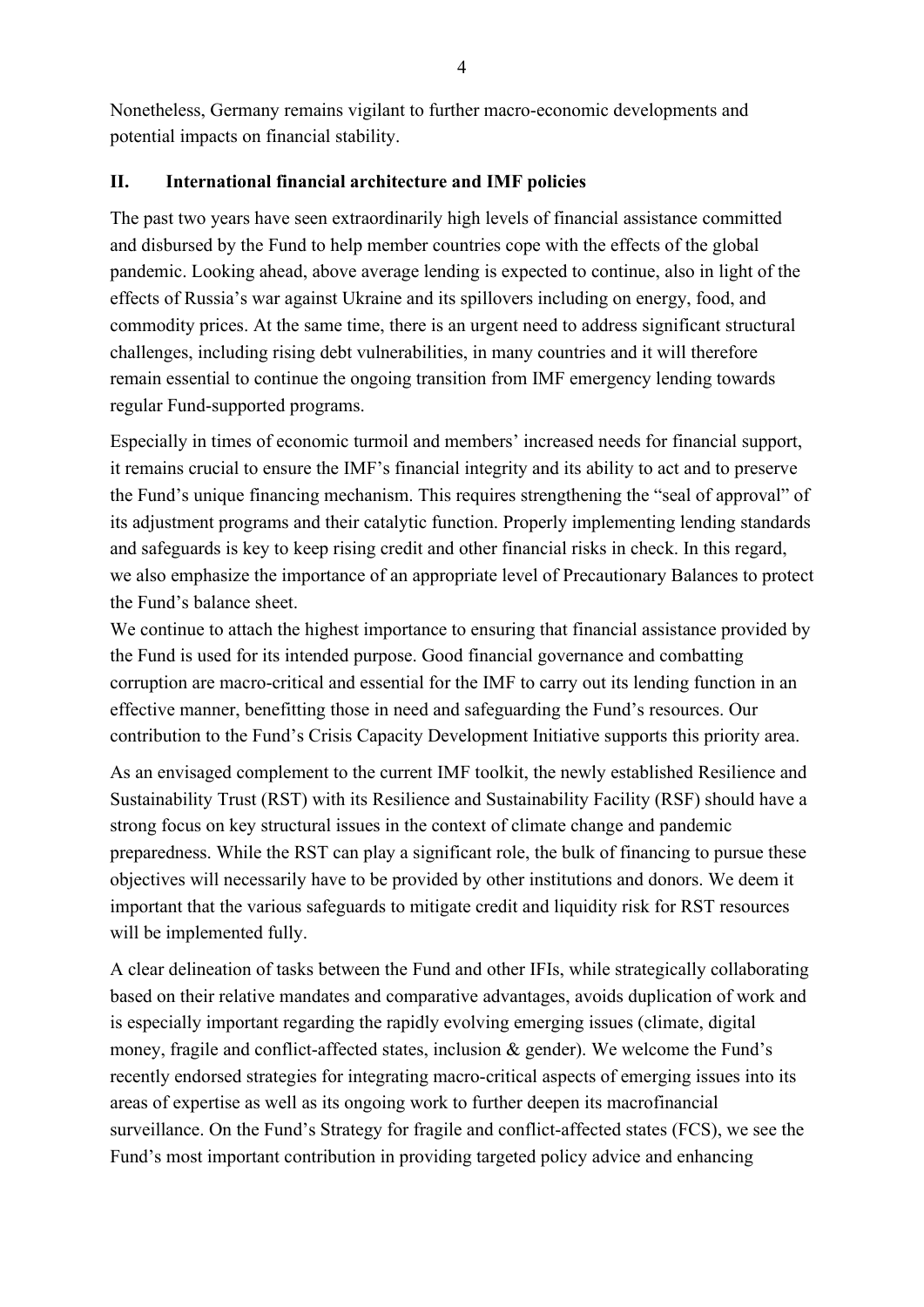support for capacity development in priority areas, notably good governance, institutionbuilding, and debt management. More generally, we consider it useful that the Fund make efforts to look more closely and more strategically at failed/defunct programs and apply lessons learned to future programs. Regarding addressing climate change and IMF surveillance, an in-depth coverage of mitigation policies of the largest greenhouse gas emitters should become a mandatory part of Article IV consultations, given their significance for the global climate. In this context, the IMF should continue to advocate carbon pricing mechanisms and the introduction of an international carbon price floor as efficient climate change mitigation policies.

Concerning international initiatives to address debt vulnerabilities, we welcome the achievements under the G20 Debt Service Suspension Initiative (DSSI). In light of rising debt burdens, the swift and effective implementation of the Common Framework (CF) is crucial to encourage eligible countries to move to the more structural approach of addressing debt vulnerabilities by requesting debt treatment through the CF and an Upper Credit Tranche quality IMF-supported program. We appreciate the IMF's contribution to help improve the efficiency of the CF in this regard. Both the IMF and the World Bank should support countries in difficult debt situations as much as possible and needed, including through Technical Assistance and advisory services. We furthermore welcome exploring options to improve debt restructuring processes for countries not covered by the CF.

More generally, we strongly support international efforts to strengthen debt transparency in both debtor and creditor countries. While the list of actions taken in this area is comprehensive, sizeable gaps remain. We thank the IMF for its important efforts to help countries strengthen debt transparency, especially through capacity development – to which Germany is a major contributor – to enhance countries' capacity to record, monitor, and consistently report on public debt.

We welcome the IMFs' update on its guidance on capital flow-related issues. Germany supports the inclusion of pre-emptive capital flow measures und macroprudential measures on inflows into the policy toolkit as it may enhance financial stability in certain cases. This pertains in particular to situations where other policy instruments may be insufficient, ineffective or too costly.

We welcome the ongoing work on the 16th General Review of Quotas, with the aim to reach a conclusion by December 15th 2023. We reiterate our commitment to a strong, quota-based and adequately resourced IMF at the center of the Global Financial Safety Net.

We support the Fund's work on diversity and inclusion and promote gender diversity in the IMF Executive Board.

To conclude, over the past years the world has fallen from one major crisis into the next. It is particularly in these times, that we all become aware of the importance of multilateralism guided by the spirit of cooperation and solidarity. Russia's war against Ukraine is yet another